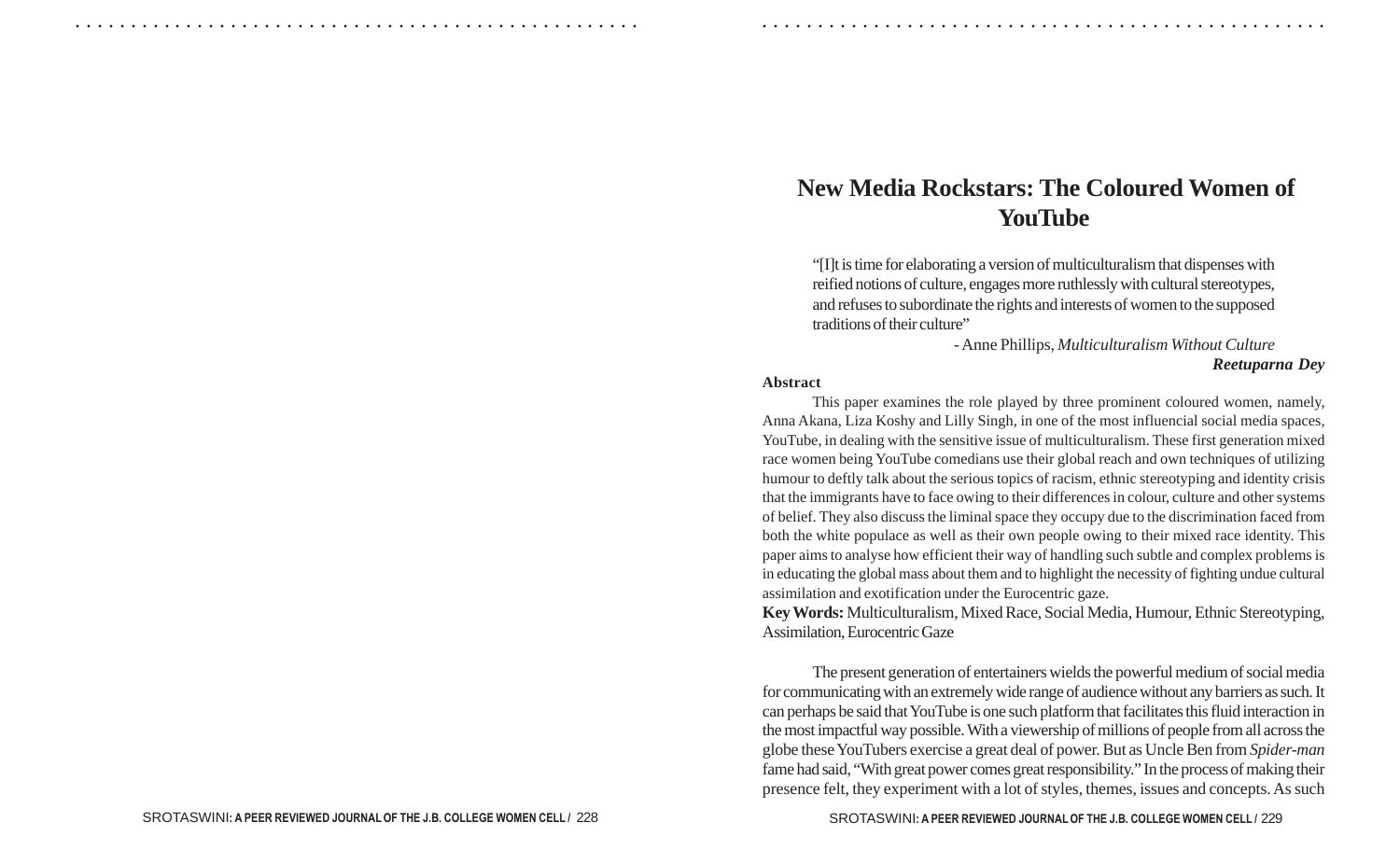many sensitive issues get dealt with by these new age performers through their art styles. This article shall specifically make an attempt at analyzing how the problematic of multiculturalism is handled by the first generation mixed-race or coloured young women having American and Canadian citizenships, who utilize their channels on YouTube to educate through comedy. In this article, the endeavors of three women namely, Anna Akana, Liza Koshy and Lilly Singh (aka IISuperwomanII), will be systematically studied to show how effective their use of humour is while spreading awareness among common people regarding the significance and complexities of multiculturalism.

In the recent decade, there has been a decided rise in the autonomy (albeit monitored by social media guidelines) handed out to the youths to explore and express their opinions on anything and everything through the various social media spaces such as, Facebook, Twitter, Instagram and most definitely YouTube. This allows them to venture out on previously unchartered territories which could earlier be accessed only by intellectuals, academicians, politicians, businessmen, and the entertainment industry run by rich stakeholders; basically people in power. It was possible because this cyber space was virtual and as such, a little less threatening as interactions were now being made through the buffer of screens and little direct contact was needed. People were now being able to adopt identities and experiment with different strategies of communication with not just the population in their locality or nation but the whole global populace. Whoever had an access to internet had the power in turn to impart, receive and process all kinds of information. Although there has been a rise in cyber crimes due to the cloak of invisibility found in this virtual space, it cannot be denied that artists, entertainers, performers, social media influencers, etc., have found a near perfect arena to reach out to their audiences. The three women that this article seeks to highlight have been, for years, touching up on many kinds of sensitive issues such as death, loss, relationships, racism, sexism, feminism, depression, human behavior, etc. In their hilarious renditions they try to reach out to millions of people and through the use of comedy educate them about these serious topics without sounding boring or offensive. It is not as if the response has always been unfailingly positive but they have facilitated the initiation of such conversations which people in general are unwilling or too afraid and anxious to talk about.

One such debatable issue is multiculturalism. In simple words multiculturalism is the view that in a society all cultures, races and ethnicities should be respected and allowed to coexist without being forced to lose their respective cultural identities in the process. This ideology lets the immigrants (Asians, Mexicans, etc.) and minority groups (African Americans, American Indians, Hispanics, etc) of America, Canada, Europe or Australia to coexist with the majority White population without being assimilated into the new culture by way of sacrificing their own. This ensures a form of cultural diversity that gives space for racial and ethnic equality and right to stay rooted to their particular cultural identities. But it has been receiving much criticism from the majority White community of America on the grounds of it being anti-feministic<sup>1</sup> and anti-American<sup>2</sup> according to their perception. Owing to the changing

times it may not be too wrong to assume that the general public has become more open minded about differences in various cultures and as such is more accepting and respectful of them. But this unfortunately does in no way mean that the problems of racism, misrepresentation, stereotyping, or victimization formerly plaguing the minority groups have magically vanished. One such interesting issue is the liminal space allotted to the mixed-race immigrants, especially the first generation youths born out of such parents. They are citizens of the nation they are born in and as such are in tune with the cultural practices there. Yet they face a subtle form of segregation owing to their external appearances, surnames, food habits, etc. Some of these behaviors meted out to them often cannot be categorized as racism but can also not be dismissed as being entirely harmless. The stereotypical categories they are put into by their White American peers while growing up have shown to have detrimental effects on their overall psychological and emotional growth<sup>3</sup>.

#### **The Asian Girl**

○ ○ ○ ○ ○ ○ ○ ○ ○ ○ ○ ○ ○ ○ ○ ○ ○ ○ ○ ○ ○ ○ ○ ○ ○ ○ ○ ○ ○ ○ ○ ○ ○ ○ ○ ○ ○ ○ ○ ○ ○ ○ ○ ○ ○ ○ ○ ○ ○ ○ ○ ○ ○ ○ ○ ○ ○ ○ ○ ○ ○ ○ ○ ○ ○ ○ ○ ○ ○ ○ ○ ○ ○ ○ ○ ○ ○ ○ ○ ○ ○ ○ ○ ○ ○ ○ ○ ○ ○ ○ ○ ○ ○ ○ ○ ○ ○ ○ ○ ○ ○ ○

American actress, filmmaker, comedian and author Anna Kay Akana (born August 18, 1989) has over two million subscribers in her YouTube channel which boasts of two hundred million views. Having a mixed race background, she has faced racial discrimination while being cast in movies, seeing roles formerly assigned to her go to White American women which suits the Hollywood standards better. In a video titled, 'Am I White Washed?' she points out how the non-Asian White community pushes her into a space where she is termed "white washed" for having just one Asian parent which according to them makes her "not Asian enough." She goes on to say that this behavior reflects upon their expectations of Asians (and other non-American minority groups) to meet a certain "ethnic stereotype", a failure to which disqualifies them from being termed a "true" Asian. This highlights how myopic their vision is, contrary to what they often portray themselves to be. Conversely these "white-washed Asians" must not be fully assimilated in to the White community owing to their dissimilarities in colour, facial features, culture, etc. Hollywood is famously known to tamper with storylines of non-American origins by casting Caucasian actors to play the roles of Asian, African, Indian and other race characters. Akana terms this to be the example of actual "white washing" instead of what the running definition of it is believed to be. She further criticizes this need to project their own ideas of ethnicity on such groups forcing them to exist in a grey space if they did not perform accordingly, often throwing "slurs at them when they don't fulfill the idea of who you think they should be." (02:05).

In another video titled, "Why Guys Like Asian Girls", through her comedic skills, she portrays how the complete other spectrum of fetishizing Asian girls as geishas, maids, sexualized schoolgirls, etc. is also increasingly problematic. This obsession termed "yellow fever" complicates the way Asian females are viewed through the lens of Eurocentrism making them exotic objects of worship and exploitation alike, in turn, leading to their dehumanization. Akana questions this harmful tendency to "romanticize an entire race as being submissive, or weak, or docile, or delicate…or whatever…is the allure of Asian women." (01:08). On the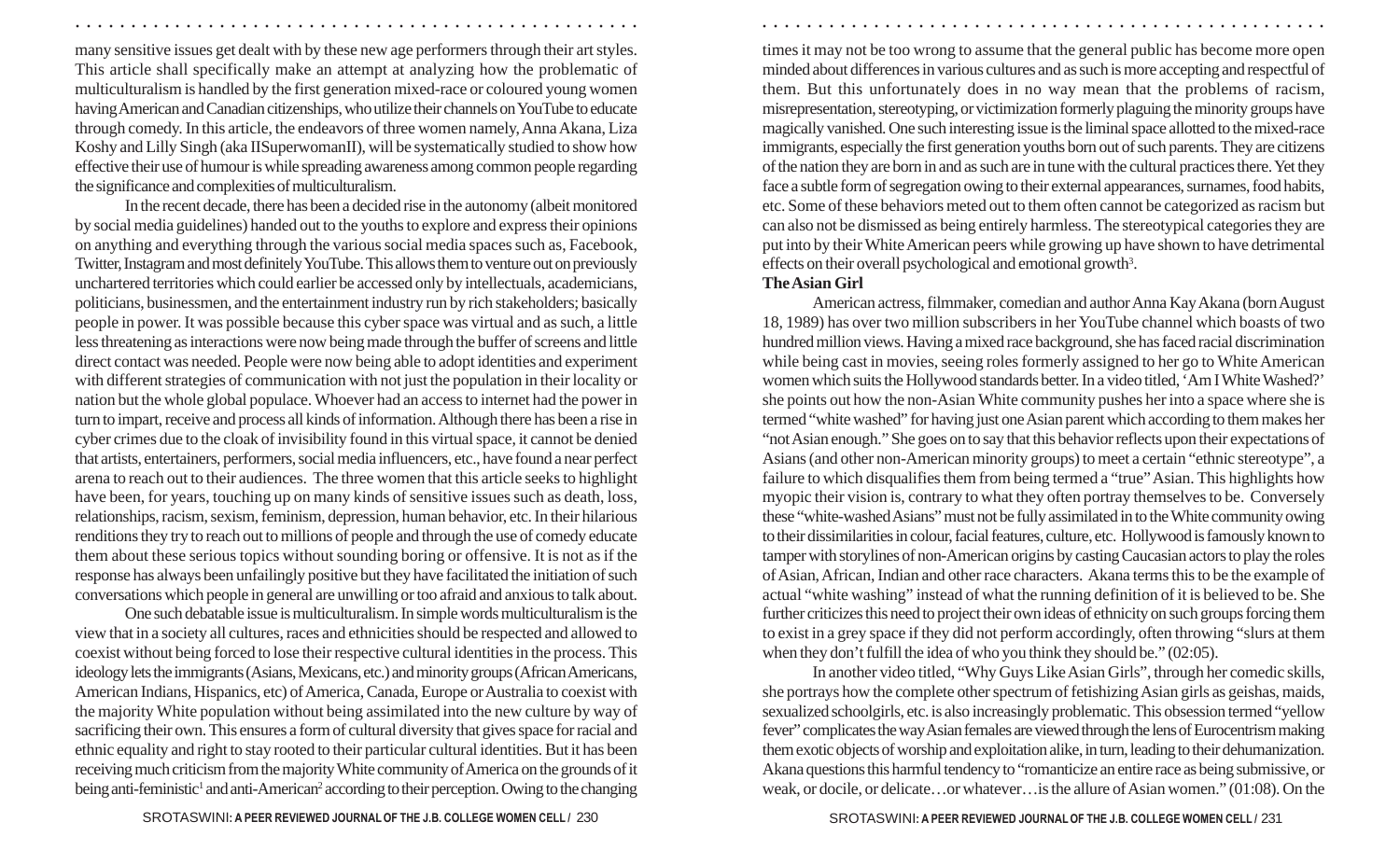contrary Asian men must face the exact opposite problem for they are similarly assumed to be weak and as such, unfit for the hegemonic masculine standards of American men, thus making them easy target for emasculation.

○ ○ ○ ○ ○ ○ ○ ○ ○ ○ ○ ○ ○ ○ ○ ○ ○ ○ ○ ○ ○ ○ ○ ○ ○ ○ ○ ○ ○ ○ ○ ○ ○ ○ ○ ○ ○ ○ ○ ○ ○ ○ ○ ○ ○ ○ ○ ○ ○ ○ ○ ○ ○ ○ ○ ○ ○ ○ ○ ○ ○ ○ ○ ○ ○ ○ ○ ○ ○ ○ ○ ○ ○ ○ ○ ○ ○ ○ ○ ○ ○ ○ ○ ○ ○ ○ ○ ○ ○ ○ ○ ○ ○ ○ ○ ○ ○ ○ ○ ○ ○ ○

#### **Little Brown Girl**

Elizabeth Shaila Koshy, better known as Liza Koshy, is a twenty three year old YouTuber with sixteen million subscribers and two billion views. With her extremely slapstick style, self-deprecating comedy full of puns, she reaches out to almost all age groups of people and effectively utilizes this virtual platform to deal with a myriad of topics. In one such video titled, "Mixed Kids Problems Growing Up Multicultural", she talks about being "brown". People assume her cultural background to be Mexican, Polynesian, Colombian, Brazilian, etc., and act shocked when she tells them her true mixed identity. Using food analogy she comically breaks it down for the viewers saying, "…you have heard the story of my dark chocolate dad and my white chocolate mom swirling together to make me - a rich, creamy, smooth milk chocolate." (00:46). She then enumerates the various jargonistic terms attached to her cultural identity such as, "racially ambiguous, ethnically mysterious, curiously racialized." Koshy then relates her experiences as a child with a different skin colour than that of her White mother's. When they would go out together, they would often be asked to clarify if she was adopted or whether a white woman was actually stealing a Mexican child away. Her white grandfather would refer to her as a "coffee coloured grandchild" and her parents would jokingly call her their "little Mexican daughter" causing her to experience a sort of identity crisis from a very young age. To complicate things further, her external appearance would not conform to any specific cultural stereotype. Her hair would often turn into a "baby afro" but on other times would be quite manageable; much like Wole Soyinka in the poem "Telephone Conversation" she categorizes the colour gradation of the different parts of her body. Koshy points out how different it was for her as a mixed race child to relate and form groups back in school, probably making a sly hint at the automatic segregation done by the kids based on skin colour, culture, race, etc. As such she would befriend everyone be it the white kids, brown kids like herself (her father is Indian), Hispanic kids, African Ameican kids, or Asian kids. But it was confusing for her especially when the ethnicity surveys would be conducted; she would not know which option to select as she was both Caucasian and Asian and there was no box for mixed race as an option.

In the end she urges everyone to embrace their own cultures and be proud of it as she is being a biracial person herself. Koshy, albeit in a light hearted tone, manages to skillfully touch up on this sensitive issue without as much as offending any particular cultural group, minority or otherwise, and succeeds in hosting this topic up for further conversations and discussions.

#### **Canadian Superwoman**

Lilly Singh, better known by her YouTube name "IISuperwomanII", is a first generation Sikh from India born and brought up in Canada. With fourteen million subscribers to her

channel from all over the world, she acts, collaborates, directs, and even writes. In an interview to a channel called Popsugar, she talks about how although her parents would never pressurize her to match up to the standards of a fair skinned Indian beauty, the rest of the Indian community in Canada would try to drill in this idea of a lighter skin tone into their children's minds. This institutionalization was so deep that even a lot of her grown up Indian friends would refrain from going out in the beach without proper cover lest they get a tan. Ironically, her white friends would invest time and money on getting their bodies tanned under the sun or artficially. This highlights the idea of multiculturalism being not as simplistic as it is often perceived to be. In *Rethinking Multcultaralism,* Bhikhu Parekh had said, "Every cultural community exists in the midst of others and is inescapably influenced by them." (Parekh 163). In the light of this comment, one may realize how complex these aspects of diverse cultures are; brown skinned people's obsession with white skin and a similar and converse craze amongst the white skinned populace to achieve a perfect tan. Whether it is a conscious and simple attempt at emulating a trait of the opposite race that they like or a more psychologically ingrained need to assimilate an exotified standard of beauty into their own community, one cannot plainly say.

In her video titled, "Real Things White People Have Said to Me", she points out the subtle and troubling ways in which the Eurocentric gaze tries to posses the Indian/immigrant identity and categorizes it into separately held stereotypical views. Right from changing Indian names into English ones for ease of pronunciation to assuming that Singh's parents must have forced her to an early marriage for that being the strict Indian tradition everywhere, she systematically enumerates all the half-informed and inappropriate questions often thrown at her. On an overt level these unsolicited assumptions and questions seem harmless, germinating from innocent curiosity to learn about a different culture. In reality these are troublingly regressive forms of otherizing the immigrants as it makes the need to educate oneself about a culture unnecessary, thus falling back on age old stereotypes repeatedly. If not exclusively racist, these mannerisms are disrespectful. Singh then presents a reverse scenario for every such question hurled her way to bring things into perspective. She purposely highlights how impertinent the questions and assumptions sound when an immigrant similarly asks them to a white person based on American culture stereotypes. In another video titled, "A Geography Class for Racist People", she foregrounds an issue of culture and nationality faced by the immigrants. Although she is a Canadian, she is also ethnically Indian. This double identity of immigrants positions them in a problematic grey area where they are not fully accepted as true citizens of the nation they are in and also cannot dismiss their racial identity for obvious reasons. This liminal space occupied by them often results in racial segregation in a two pronged manner – one, they are not welcomed into the dominant culture; and two, they are also not fully assimilated into their own culture because, being born in a different nation makes them foreign to their own systems and customs. Thus, this automatically leads to a kind of identity crisis that uproots them entirely.

SROTASWINI: A PEER REVIEWED JOURNAL OF THE J.B. COLLEGE WOMEN CELL / 232 **2008 SELL A SALL A SALL A SALL A SALL A SALL A SALL A SALL A SALL A SALL A SALL A SALL A SALL A SALL A SALL A SALL A SALL A SALL A SALL A SALL A SAL**